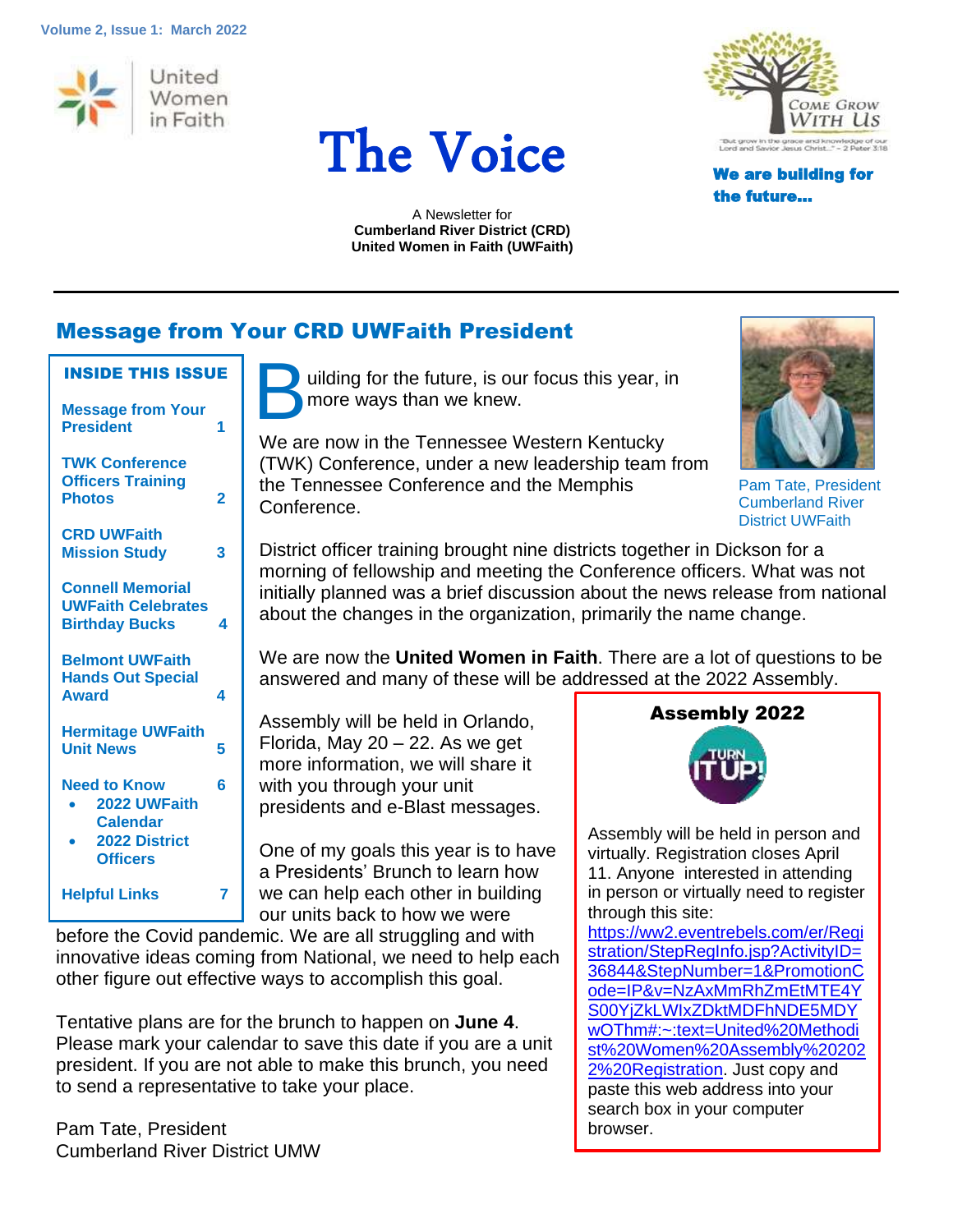### Tennessee Western Kentucky Conference Officers Training Pictures



District officers had an enjoyable time meeting each other and sharing information during the TWK UWFaith Conference Officers Training. The Dickson UMC UWFaith hosted the conference. The district officers heard from the Conference officers about each officer's role and how to accomplish their job responsibilities along with the news of our new name. Picture: (l-r): Meredith Bingham, Caroline Martin and Beth Brown.



President of the TWK UWFaith Conference opens the training meeting at the Dickson UMC by welcoming all who took time to attend this special event.



CRD UWFaith district officers listening to Caroline Martin, who is on the UMW National Office committee, talk about the history of United Methodist Women and their missions and various name changes throughout the years. She also talked about how our new name came about. Pictured: Front row (l-r): Georgia Maclain, Beverly Mintmire, Pam Tate, Mary Helen Marigza and Evelyn Tade, Second row: Cynthia Bennett.



The TWK UWFaith Conference held a training session for the nine districts in the conference. District officers from all over the TWK Conference attended. There was an informational discussion around the name change from United Methodist Women to United Women in Faith. The goal is for our new name to encourage women from all faiths and generations to join in and become a part of our mission.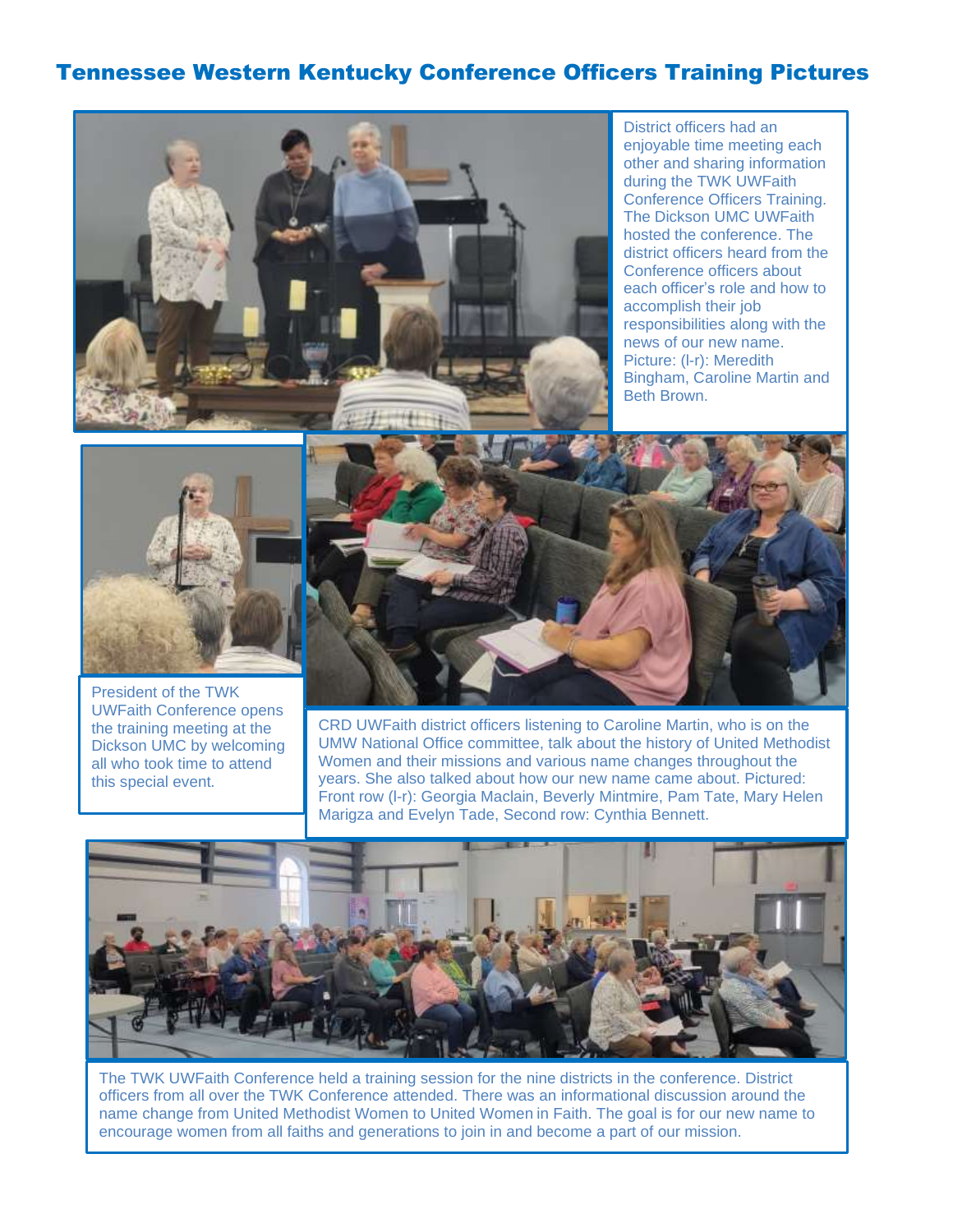## "Finding Peace in an Anxious World:" 2022 Mission Study

his year's CRD UWFaith study focused on the book "Finding Peace in an Anxious World," edited by Erin James-Brown. T

This Spiritual Growth Study uses the book of Proverbs and "The Serenity Prayer'' as a guide to



Sandra Moore is the guest speaker for the CRD UWFaith 2022 Mission Study.

help us find our way through anxiety, worry, and fear and move towards God's peace that surpasses all understanding.

Our guest speaker, Sandra Moore, president of the John Wesley UWFaith unit, spoke about each part of this prayer: serenity, courage and wisdom. She used "The Serenity Prayer'' as a scaffold to explore ways to discover peace through scriptural and spiritual disciplines so we are rooted in God and energized to live fully as followers of Christ.

After Sandra's presentation all the attendees formed discussion groups to come up with ideas on how we can become less anxious, worried and fearful by using serenity, courage and wisdom in our everyday lives.

This study was held at the Springfield First UMC on March 19. The Springfield UWFaith unit hosted the event and served juice and light breakfast foods before the study began and box lunches afterwards.

Everything was delicious. Thank you for your delightful hospitality.

A big shout out to our CRD UWFaith Education & Interpretation coordinator, Kimberly Henry and Vice-president, Evelyn Tade for pulling this event together.

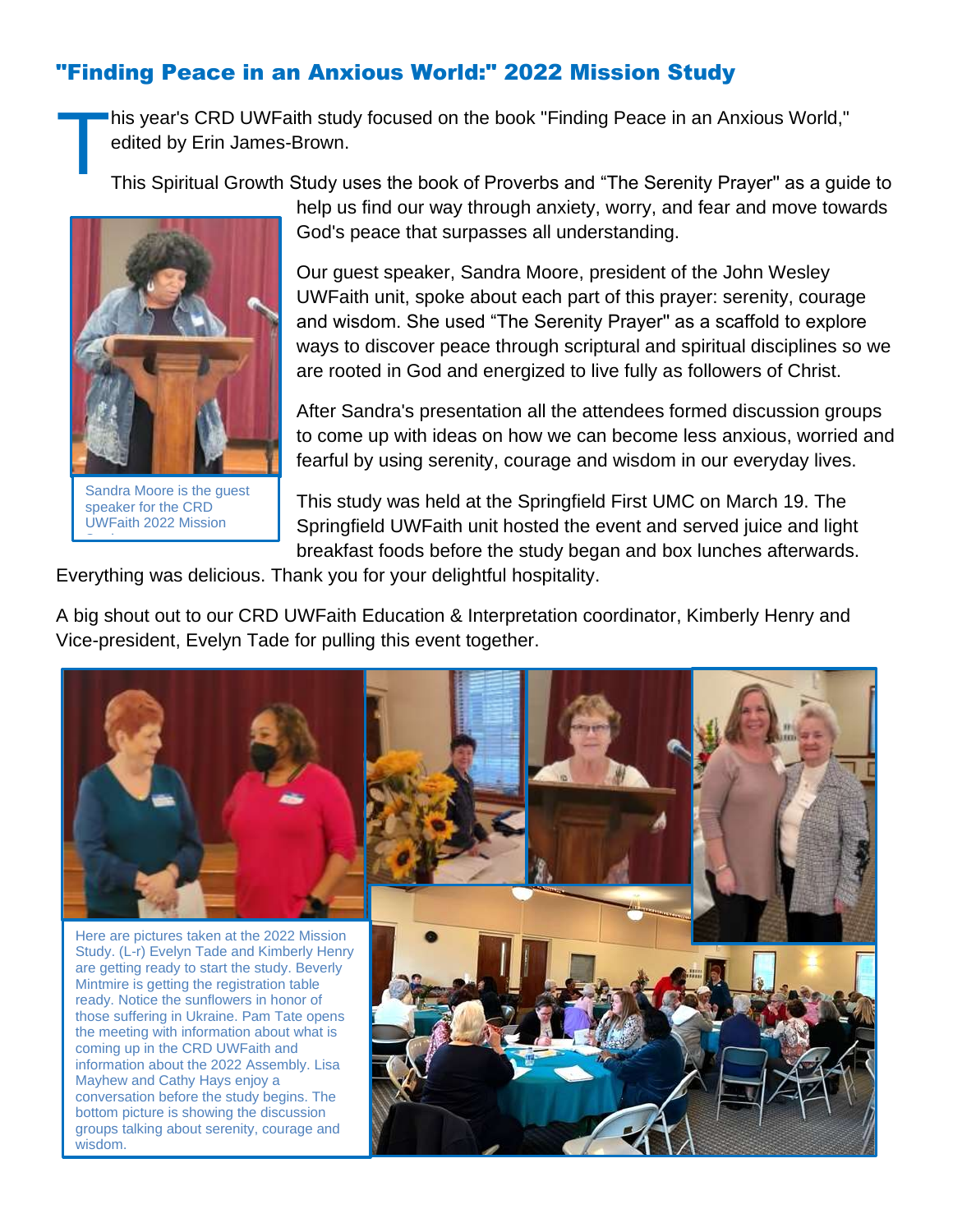# Connell Memorial UMC United Women in Faith

n Sunday, February 17, Connell Memorial UMC United Women in Faith celebrated with a Birthday Bucks Party! O

The group had cupcakes for everyone who were celebrating their special day of birth. The money raised will go toward missions.

Connell UMC is currently working on their Spring Fling. It is scheduled for April 2 and will be sponsored by the United Women in Faith, aka United Methodist Women.



The Connell Memorial UWFaith held a gettogether that raised money of missions. They held their annual Birthday Bucks Party, and everyone had a fun time celebrating in person. Pictured (l -r) on the front row is Ellie Butler Elaine Goad Lori Cordell and Tracy Brooks back row left to right Linda Bruner Jennifer Brown and Cathy **Saunders** 

# Belmont UWFaith Present Special Missions Recognition Award

n March 13, United Women in Faith of Belmont UMC honored longtime Belmont members, Bill and Beverly Lovell, with the Special Missions Recognition Award. The Lovells have exemplified n March 13, United Women in Faith of Belmont UMC honored Im Time Belmont members, Bill and Beverly Lovell, with the Special Missions Recognition Award. The Lovells have exemplified dedication to Christian mission in their abroad.

Bill is a retired UMC pastor who served churches in the Tennessee Conference. Raised by missionary parents in the Belgian Congo (now known as the Democratic Republic of Congo), Bill speaks the Otetela language fluently and has served as a translator and host on many occasions when visiting dignitaries from the DRC itinerated in the Memphis and Tennessee Annual Conferences. Bill holds a Bachelor of Arts degree from Emory and Henry College (Emory, Va.), and Bachelor of Divinity and Master of Theology degrees from Duke University Divinity School, respectively.



Bill and Beverly Lovell received the Special Missions Recognition Award by the UWFaith at Belmont UMC.

Beverly was born and reared in Durham, N.C. She is a graduate of Duke University and holds graduate degrees in Social Work and Special Education from the University of North Carolina and Middle Tennessee State University. Prior to her retirement in 1998, Beverly was a social worker and taught in Metro Nashville Public Schools.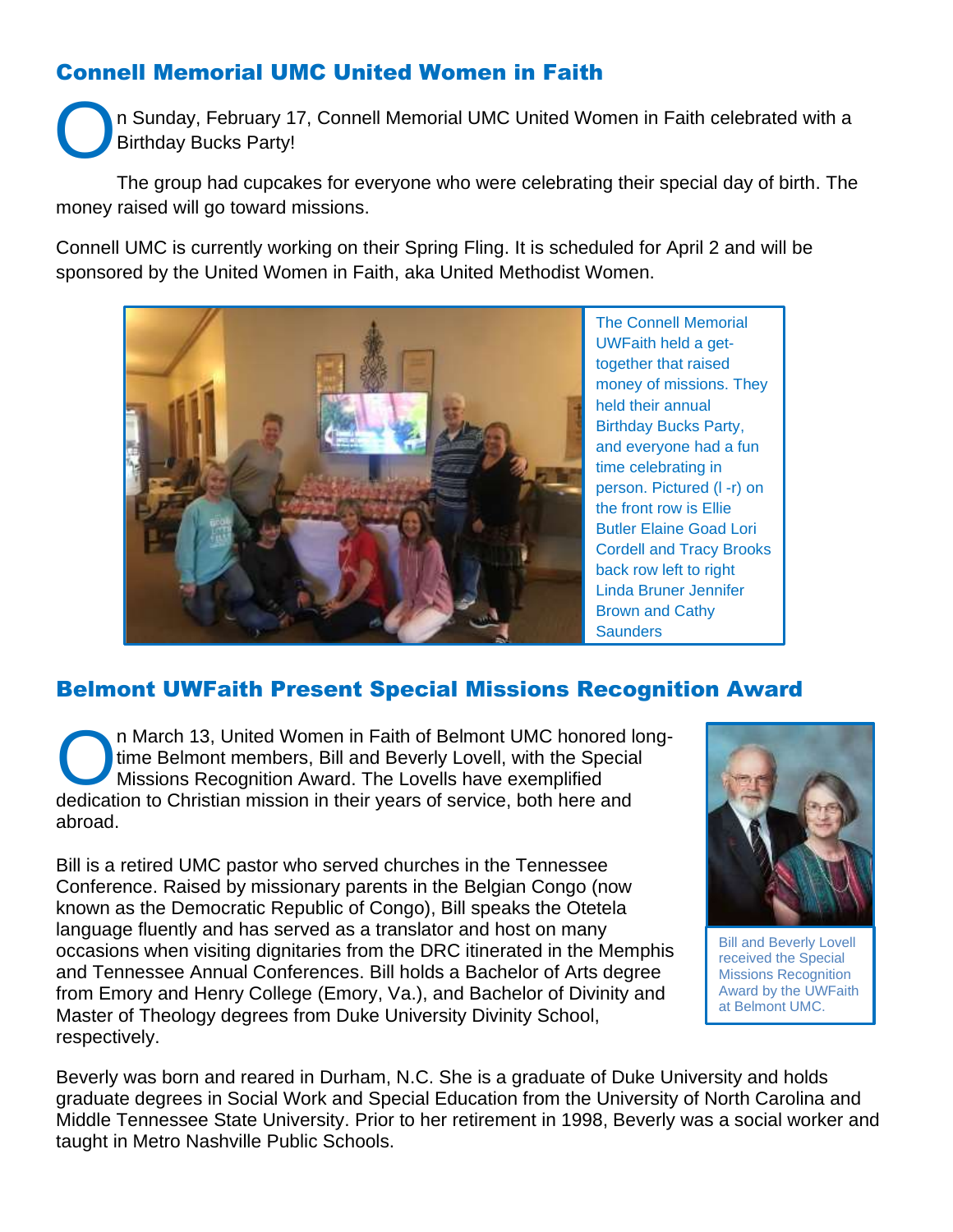Post retirement, the Lovells have continued their commitment to Christian mission in numerous ways, including their ongoing dedication to Africa University, scholarship (Bill has written two books, the "Otetela Hymnal" and the "100th Anniversary of The Methodist Church in Central Congo,1912-2013)," and their deep commitment to Belmont's Golden Triangle Fellowship. Since the inception of the GTF, the Lovells have spearheaded fundraising, tutoring, transportation, and other means of support for this immigrant community, raising awareness throughout the entire Belmont UMC congregation. Additionally, Beverly's dedication to children and youth Sunday School in the GTF community has been remarkable and invaluable.

Belmont UMC and UWFaith salute Bill and Beverly Lovell!

# Hermitage UWFaith Prayer and Self Denial Program



Deaconess Whitney Simpson spoke to the Esther Circle during their Prayer and Self program in March.

ermitage United Women in Faith's Esther Circle held their Prayer and Self Denial meeting on March 15. They had an incredibly special guest speaker, Deaconess Whitney Simpson, who will be consecrated at Assembly 2022. H

The Prayer and Self-denial offering for 2022 was designated for support of the Deaconess and Home Missioners program, which is owned by the UWFaith. Deaconess and Home Missioners are lay persons who are called by God to be in a lifetime relationship in the United Methodist Church for engagement with a full-time vocation in ministries of love, justice and service. Our dollars helped pay Whitney's tuition for biblical studies.

Whitney's ministry was born out of difficulties in her health and life. She approaches wellness from a wholistic philosophy, not simply physical health. Mind, body, emotion and spirit are all part of her wellness practice.

She works with many people with many types of need including traumatized and brutalized individuals. Whitney is an advocate for peace and human

equality. As her dedication to ministry continues, she has been led to do podcast and author books. She shares her ministry and seeks to reach as many as she can by putting love into action.

# Hermitage UWFaith Crafting Circle

ermitage United Women in Faith has begun a Crafting Circle. This circle is for women who enjoy crafts and learning how to craft. H

The group is making items for others as well as themselves. They have a short program on the group's focus areas and then do crafts.



It is an excellent way to have FUN along with Christian fellowship!

These meeting normally take place at HUMC on the fourth Sunday of each month at 4:00 p.m. The March 27 meeting had to be moved to April 3, due to church space issues.

The Crafting Circle will hold its June 26 meeting working on a project to benefit the eighty children who will be a part of Project Transformation at Mathews Memorial. They will need extra hands to help with this, so if interested make plans now to come.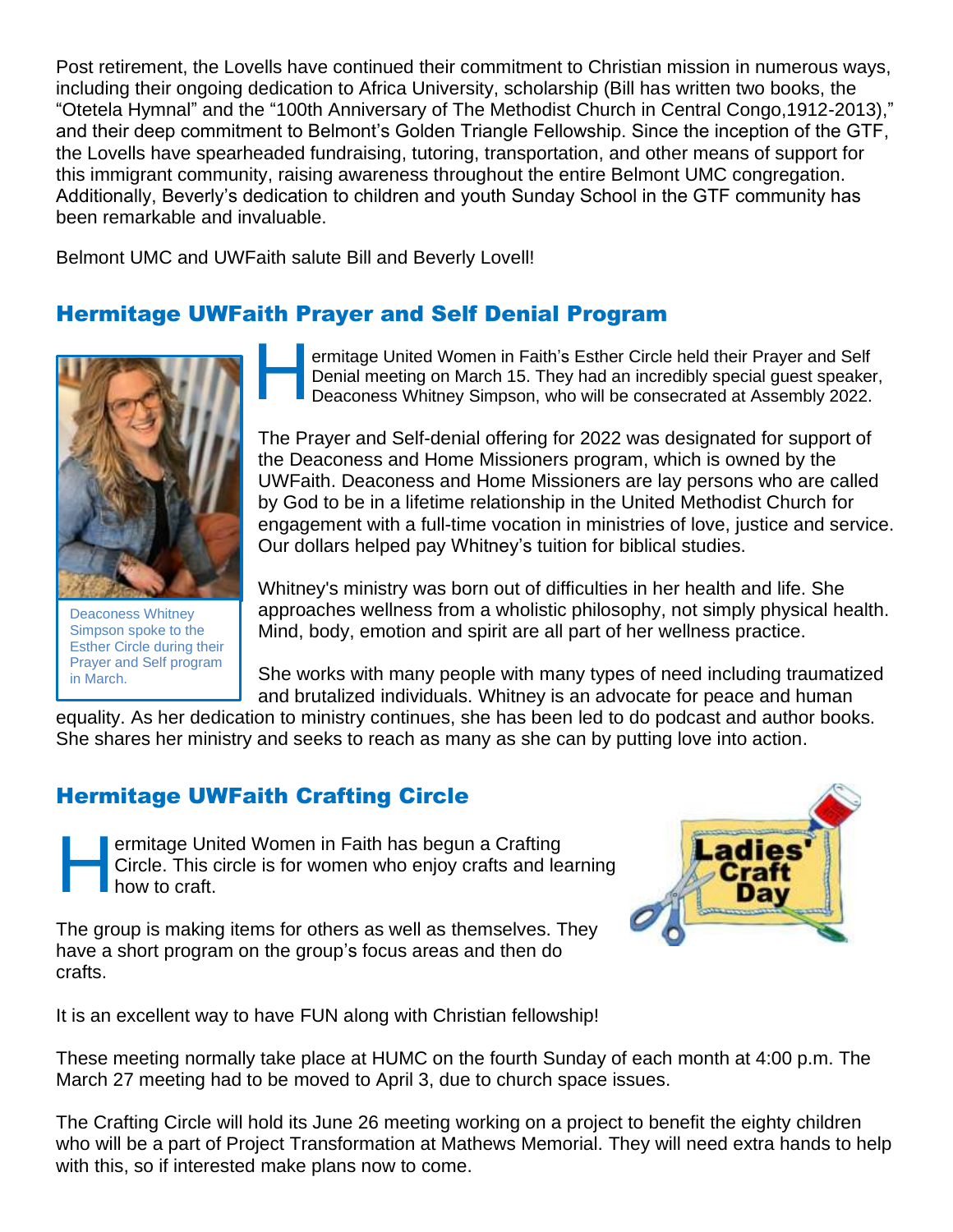The Crafting Circle is open to anyone who is interested. Invite your family and friends. You do not have to be a member of the Hermitage UMC. So, come join us in our Fun for Missions!

### Need to Know:

### 2022 Calendar for Cumberland River District United Women in Faith

#### **Cumberland River District**

Locations are subject to change; details about these events will be made available through e-Blast messages.

- June 4 President's Brunch (location to be announced later)
- June 18 Faith Lift at Key Stewart UMC
- Oct 8 District Annual Meeting at Crievewood UMC

### **TWK Conference**

Locations will be announced when available

- April 29 May 1 Spring Retreat at Beersheba Springs
- July 22 24 Mission u (location to be announced later)
- August 20 Conference Social Action Day
- Sept 17 Conference Annual Meeting at Brentwood UMC
- Sept 30 Oct 2 Fall Retreat at Lakeshore

#### **National**

• May 20 – 22 Assembly in Orlando, Florida

### 2022 Cumberland River District United Women in Faith District Officers

President: Pam Tate Vice President: Evelyn Tade Treasurer: **Beverly Mintmire** Secretary: Mary Helen Marigza Nominating Chair: Gloria Johnson Communications: Deborah Matheson Social Action: Cynthia Bennett Education & Interpretation: Kimberly Henry Spiritual Growth: Georgia Maclin Membership, Nurture & Outreach Outreach: Cathy Hays Program Resources: Gay Parks